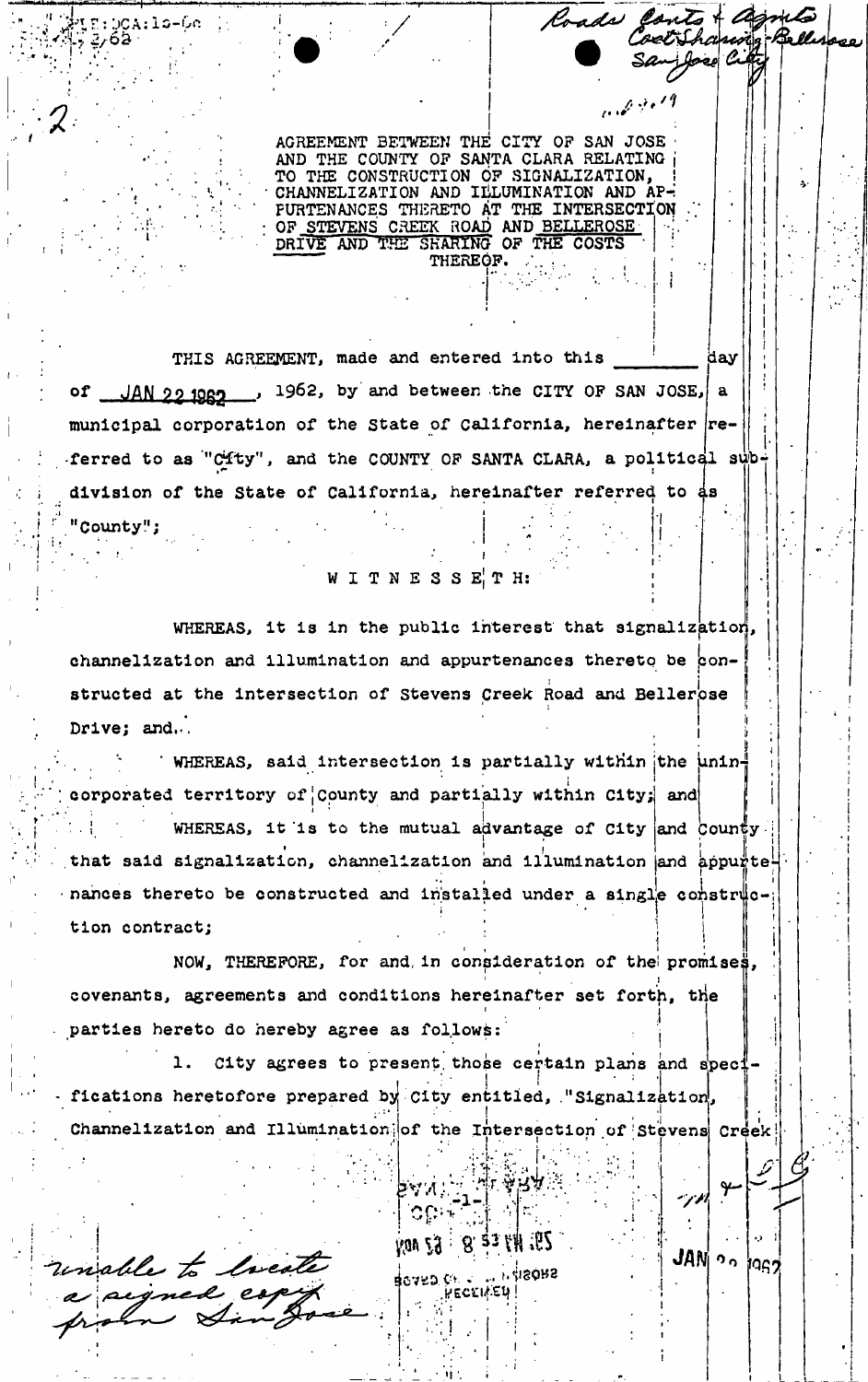Road & Bellerose Drive", heretofore approved by the Council of the City of San Jose by Ordinance No.  $\frac{1345}{300}$  adopted on November 6, 1961, to County and obtain County's approval of said plans and specifica- $\mathbb{P}^1$  is a set of  $\mathbb{P}^1$  . The set of  $\mathbb{P}^1$  $1$  it tions prior to payment by County of the sum mentioned in Paragraph **\*** "  $\frac{1}{2}$  is the proof of payment by county of the and wenterthem and function  $\frac{1}{2}$  $\mathbf{r} \in \mathbb{R}^d$  ,  $\mathbf{r} \in \mathbb{R}^d$  ,  $\mathbf{r} \in \mathbb{R}^d$  ,  $\mathbf{r} \in \mathbb{R}^d$  ,  $\mathbf{r} \in \mathbb{R}^d$  ,  $\mathbf{r} \in \mathbb{R}^d$  ,  $\mathbf{r} \in \mathbb{R}^d$  ,  $\mathbf{r} \in \mathbb{R}^d$  ,  $\mathbf{r} \in \mathbb{R}^d$  ,  $\mathbf{r} \in \mathbb{R}^d$  ,  $\mathbf{r} \in \math$ 

»

'' .

2. City agrees to award, or cause to be awarded, a construction contract for said improvements and to assume and pay the total cost thereof; provided, however, that County shall pay to  $|$ Cit;  $t \sim \frac{1}{2}$ a portion of said cost as hereinafter set forth in Paragraph 3 hereof.

Lc.-  $+$  City shall require the contractor to whom the construction contract is awarded to take out and maintain at all times during the construction work adequate public liability and property damage insurance covering all work performed by, for or on behalf damage insurance covering all work performed by, for or or on behalf  $\mathcal{O}(\mathcal{A})$ of said contractor, naming the County of Santa Clara, the Board<br>of Supervisors, and all officers and employees of the County of of Supervisors, and all officers and all officers and employees of the County of the County of the County of the County of the County of the County of the County of the County of the County of the County of the County of

Santa Clara as insured there is a insured there is a insured transition of  $\mathcal{A}$  $y$  an amount not  $\frac{1}{y}$ o  $\mathcal{S}^{\mathcal{S}}$  county agrees to pay to City an amount not to exceed • Pour Thousand Five Hundred Dollars (\$4, 50|0.00). The amount of County's contribution shall be the sum of the following:

> One-fourth  $(1/4)$  of the construction cost<br>and one-fourth  $(1/4)$  of the cost of con- $(1/4)$  of the cost of constructipn engineering and inspection services. .

4. county shall advance the said sum of Pour Thousand Five Hundred Dollars (\$4,500.00) to City within ten (10) days after approval of said plans and specifications. Upon completion and acceptance of said improvements, City shall submit to County a detailed statement of the cost of construction thereof. In the event that the portion of the cost of construction, together

. i

 $k_{\rm F}$  ?  $\alpha$ • .«. ' *»* ! :• • w ¥ v Sorgo **MA 2082** 

さいい  $-2$  $-1$ 

" i •

 $\left\{ \cdot\right\}$  :